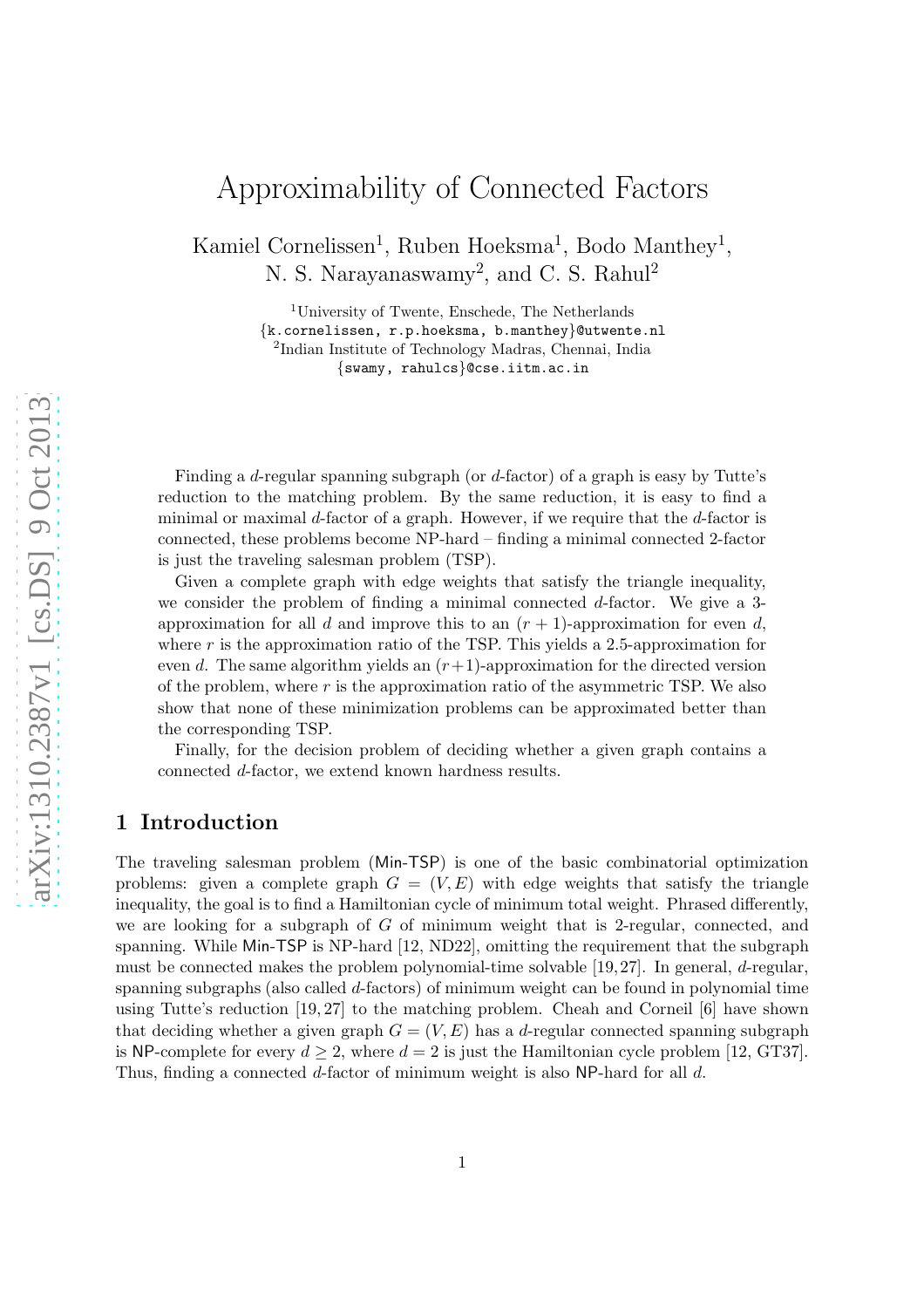While one might think at first glance that the problem cannot become easier for larger  $d$ , finding (minimum-weight) connected d-factors is easy for  $d \geq n/2$ , where  $n = |V|$ , as in this case any d-factor is already connected. This poses the question for which values of d (as a function of  $n$ ) the problem becomes tractable.

In this paper, we analyze the complexity and approximability of the problem of finding a d-factor of minimum weight.

#### 1.1 Problem Definitions and Preliminaries

In the following,  $n$  is always the number of vertices. To which graph  $n$  refers will be clear from the context.

All problems defined below deal with undirected graphs, unless stated otherwise. For any d, d-RCS is the following decision problem: Given an arbitrary undirected graph  $G$ , does  $G$ have a connected d-factor? Here, d can be a constant, but also a function of the number  $n$  of vertices of the input graph G. 2-RCS is just the Hamiltonian cycle problem.

Just as Min-TSP is the optimization variant of 2-RCS, we consider the optimization variant of d-RCS, which we call Min-d-RCS: As an instance, we are given an undirected complete graph  $G = (V, E)$  and non-negative edge weights w that satisfy the triangle inequality, i.e.,  $w(\lbrace x,z \rbrace) \leq w(\lbrace x,y \rbrace) + w(\lbrace y,z \rbrace)$  for every  $x, y, z \in V$ . The goal of Min-d-RCS is to find a connected d-factor of G of minimum weight. Min-2-RCS is just Min-TSP.

A bridge edge of a graph is an edge whose removal increases the number of components of the graph. A graph  $G$  is called 2-edge connected if  $G$  is connected and does not contain bridge edges. For even  $d$ , any connected  $d$ -factor is also 2-edge-connected, i.e., does not contain bridge edges. This is not true for odd  $d$ . If we require 2-edge-connectedness also for odd  $d$ , we obtain the problem Min-d-R2CS, which is defined as Min-d-RCS, but asks for a 2-edge-connected dfactor. For consistency, Min-d-R2CS is also defined for even d, although it is then exactly the same problem as Min-d-RCS.

Finally, we also consider the asymmetric variant of the problem: given a directed complete graph  $G = (V, E)$ , find a spanning connected subgraph of G that is d-regular. Here, dregular means that every vertex has indegree  $d$  and outdegree  $d$ . We denote the corresponding minimization problem by Min-d-ARCS. Min-1-ARCS is just the asymmetric TSP (Min-ATSP).

Max-d-RCS and Max-d-ARCS are the maximization variants of Min-d-RCS and Min-d-ARCS, respectively. For Max-d-RCS and Max-d-ARCS we do not require that the edge weights satisfy the triangle inequality. In the same way as for the minimization variants, Max-2-RCS is the maximum TSP (Max-TSP) and Max-1-ARCS is the maximum ATSP (Max-ATSP).

If the graph and its edge weights are clear from the context, we abuse notation by also denoting by  $d$ -RCS a minimum-weight connected  $d$ -factor, by  $d$ -R2CS a minimum-weight 2edge-connected d-factor, and by d-ARCS a minimum-weight connected d-regular subgraph of a directed graph.

In the same way, let  $d$ -F denote a minimum-weight  $d$ -factor (no connectedness required) of a graph and let d-AF denote a minimum-weight d-factor of a directed graph. Let MST denote a minimum-weight spanning tree, and let TSP and ATSP denote minimum-weight (asymmetric) TSP tours. We have  $2$ -RCS = TSP and  $1$ -ARCS = ATSP. Furthermore,  $2$ -F is the undirected cycle cover problem and 1-AF is the directed cycle cover problem.

We note that d-factors do not exist for all combinations of d and n. If both n and d are odd, then no *n*-vertex graph possesses a d-factor. For all other combinations of n and d with  $d \leq n-1$ , there exist d-factors in n-vertex graphs, at least in the complete graph.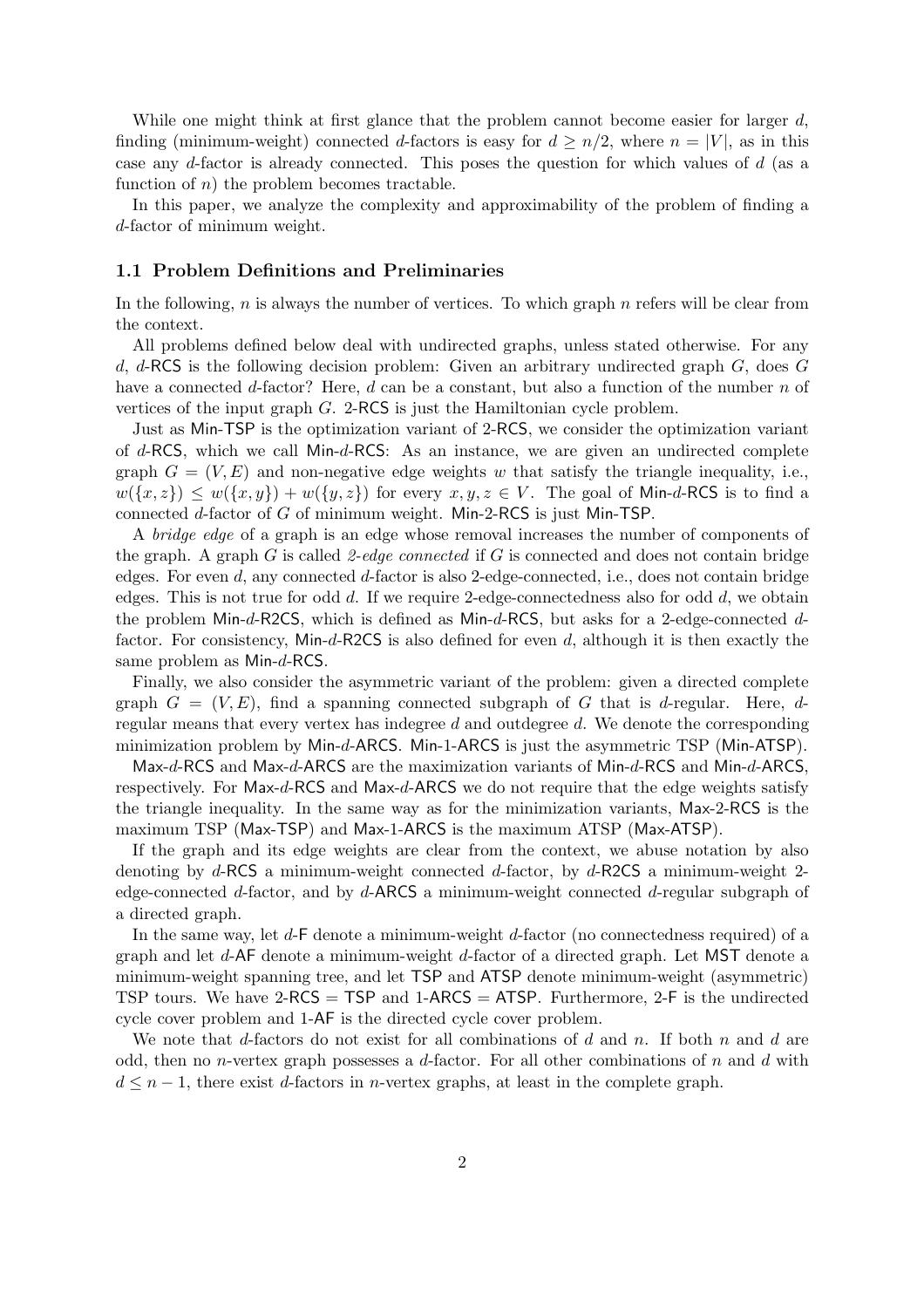In the following,  $K_n$  denotes the undirected complete graph on n vertices. A vertex v of a graph G is called a *cut vertex* if removing v increases the number of components of  $G$ .

#### 1.2 Previous Results

Requiring connectedness in addition to some other combinatorial property has already been studied for dominating sets [14] and vertex cover [9]. For problems such as minimum s-t vertex separator, which are known to be solvable in polynomial time, the connectedness condition makes it NP-hard, and recent results have studied the parameterized complexity of finding a connected s-t vertex separator [20]. Also finding connected graphs with given degree sequences that are allowed to be violated only slightly has been well-studied [5, 26].

As far as we are aware, so far only the maximization variant Max-d-RCS of the connected factor problem has been considered for  $d \geq 3$ . Baburin, Gimadi, and Serdyukov proved that Max-d-RCS can be approximated within a factor of  $1-\frac{2}{d\cdot(d+1)}$  [2,13]. A slightly better approximation ratio can be achieved if the edge weights are required to satisfy the triangle inequality [3]. Baburin and Gimadi also considered approximating both Max-d-RCS and Min-d-RCS (both without triangle inequality) for random instances [3,4]. For  $d = 2$ , we inherit the approximation results for Min-TSP of  $3/2$  [29, Section 2.4] and Max-TSP of  $7/9$  [21]. For  $d = 1$ , we inherit the  $O(\log n / \log \log n)$ -approximation for Min-ATSP [1] and 2/3 for Max-ATSP [15]. As far as we know, no further polynomial-time approximation algorithms with worst-case guarantees are known for Min-d-RCS. Like for Min-TSP [29, Section 2.4], the triangle inequality is crucial for approximating Min-d-RCS and Min-d-ARCS – otherwise, no polynomial-time approximation algorithm is possible, unless  $P = NP$ . Baburin and Gimadi [2, 3] claimed that Max-d-RCS is APX-hard because it generalizes Max-TSP. However, this is only true if we consider d as part of the input, as then  $d = 2$  corresponds to Max-TSP.

#### 1.3 Our Results

Table 1 shows an overview of previous results and our results.

Our main contributions are a 3-approximation algorithm for Min-d-RCS for any d and a 2.5 approximation algorithm for Min-d-RCS for even d (Section 3). The latter is in fact an  $(r+1)$ approximation algorithm for Min-d-RCS, where  $r$  is the factor within which Min-TSP can be approximated. This result can be extended to  $Min-d$ -ARCS, where r is now the approximation ratio of Min-ATSP. Our approximation algorithms, in particular for the maximization variants, are in the spirit of the classical approximation algorithm of Fisher et al. [11] for Max-TSP: compute a non-connected structure, and then remove and add edges to make it connected.

As lower bounds, we prove that Min-d-RCS and Min-d-ARCS cannot be approximated better than Min-TSP and Min-ATSP, respectively (Section 4). In particular, this implies the APXhardness of the problems.

We prove some structural properties of connected d-factors and their relation to TSP, MST, and d-factors without connectedness requirement (Section 2). Some of these properties are needed for the approximation algorithms and some might be interesting in their own right or were initially counterintuitive to us.

Our algorithms work for all values of  $d$ , even when  $d$  is part of the input. The hardness results are extended to the case where  $d$  grows with  $n$ . In Section 5, we improve our approximation guarantee for  $d \geq n/3$ , prove that  $(\frac{n}{2} - 1)$ -RCS  $\in$  P, and generalize Baburin and Gimadi's algorithm [2] to directed instances.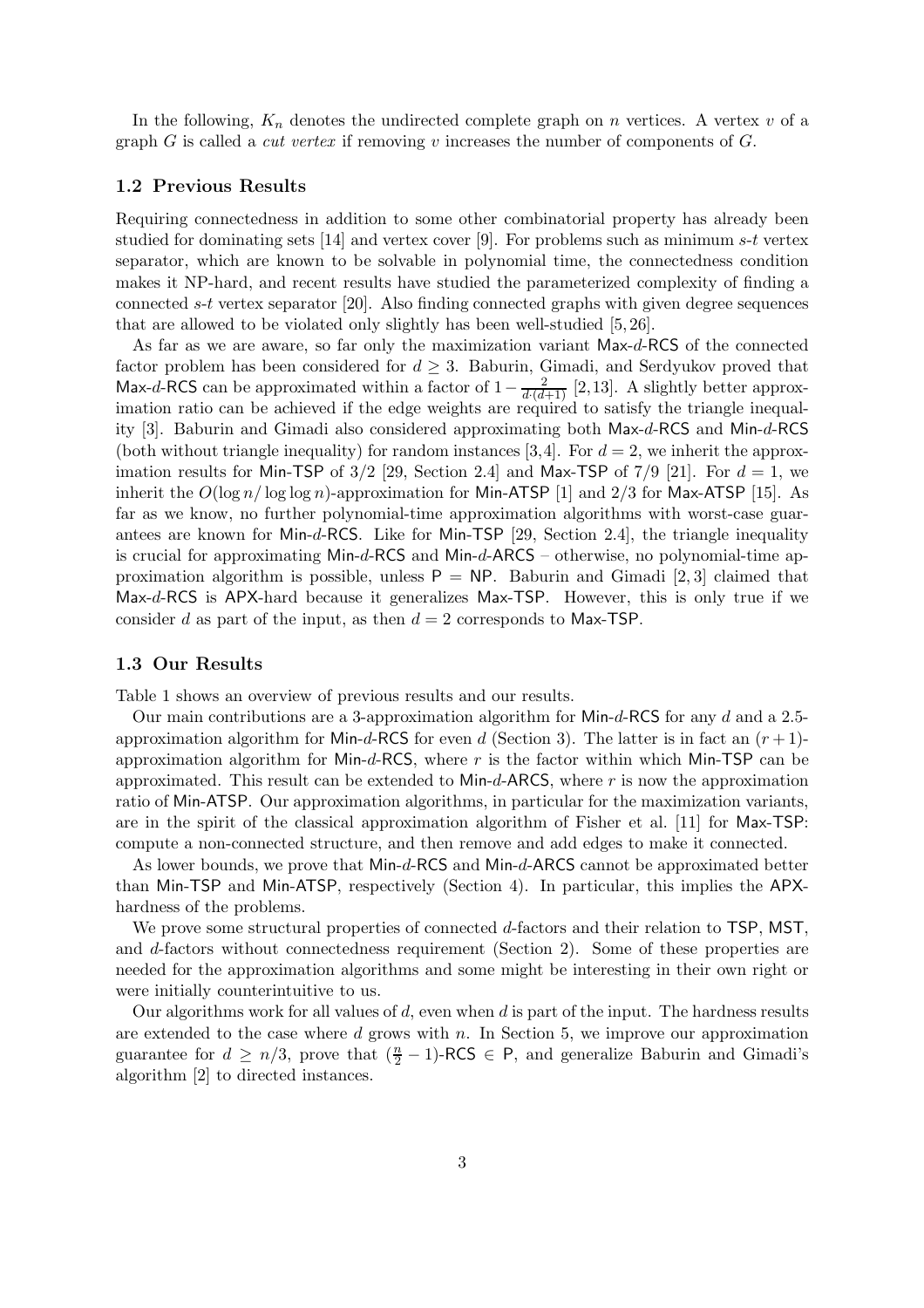| problem      | result                                                                                                                                      | reference                                                                      |
|--------------|---------------------------------------------------------------------------------------------------------------------------------------------|--------------------------------------------------------------------------------|
| $d$ -RCS     | in P for $d \geq \frac{n}{2} - 1$<br>NP-complete for constant $d$<br>and d of any growth rate up to $O(n^{1-\epsilon})$                     | trivial for $d \geq n/2$ , Section 5.2<br>Cheah and Corneil [6]<br>Section 4.2 |
| $Min-d-RCS$  | $(r+1)$ -approximation for even d<br>3-approximation for odd $d$<br>2-approximation for $d \geq n/3$<br>no better approximable than Min-TSP | Section 3.2<br>Section 3.1<br>Section 5.1<br>Section 4.1                       |
| $Min-d-R2CS$ | 3-approximation<br>no better approximable than Min-TSP                                                                                      | Section 3.1<br>Section 4.1                                                     |
| $Min-d-ARCS$ | $(r+1)$ -approximation<br>no better approximable than Min-ATSP                                                                              | Section 3.2<br>Section 4.1                                                     |
| $Max-d-RCS$  | $(1-\frac{2}{d\cdot (d+1)})$ -approximation                                                                                                 | Baburin and Gimadi [2]                                                         |
|              | Max-d-ARCS $(1 - \frac{1}{d(d+1)})$ -approximation                                                                                          | Section 5.3                                                                    |

Table 1: Overview of the complexity and approximability of finding (optimal) connected dfactors. We left out that all optimization variants are polynomial-time solvable for  $d \geq n/2$  and APX-hard according to Sections 4.1 and 4.2. Here, r is the approximation ratio of Min-TSP or Min-ATSP.

## 2 Structural Properties

In the following two lemmas, we make statements about the relationship between the weights of optimal solutions of the different minimization problems. We call an inequality  $A \leq c \cdot B$ tight if, for every  $\varepsilon > 0$ , replacing c by  $c - \varepsilon$  does not yield a valid statement for all instances.

- **Lemma 2.1 (undirected comparison).** 1.  $w(MST) \leq w(d-RCS) \leq w(d-R2CS)$  for all d and all undirected instances, and this is tight.
	- 2.  $w(d-F) \leq w(d-RCS)$  for all d and all undirected instances, and this is tight.
	- 3.  $w(d\text{-}R2CS) \leq 3 \cdot w(d\text{-}RCS)$  for all odd d and all undirected instances, and this is tight for all odd d.
	- 4.  $w(TSP) \leq w(d-RCS)$  for all even d and all undirected instances, and this is tight.
	- 5.  $w(TSP) \leq 2 \cdot w(d-RCS)$  for all odd d and all undirected instances, and this is tight for all odd d.
	- 6.  $w(TSP) \leq \frac{4}{3}$  $\frac{4}{3} \cdot w(3\text{-}\text{R2CS})$  for all undirected instances, and this is tight.
	- 7. For all odd d, there are instances with  $w(TSP) \geq (\frac{4}{3} o(1)) \cdot w(d-R2CS)$ .
	- 8.  $w((d-2)$ -F) ≤  $\frac{d-2}{d}$  $\frac{-2}{d} \cdot w(d-\textsf{F})$  and  $w((d-2)-\textsf{RCS}) \leq w(d-\textsf{RCS})$  for all even  $d \geq 4$  and all undirected instances, and both inequalities are tight.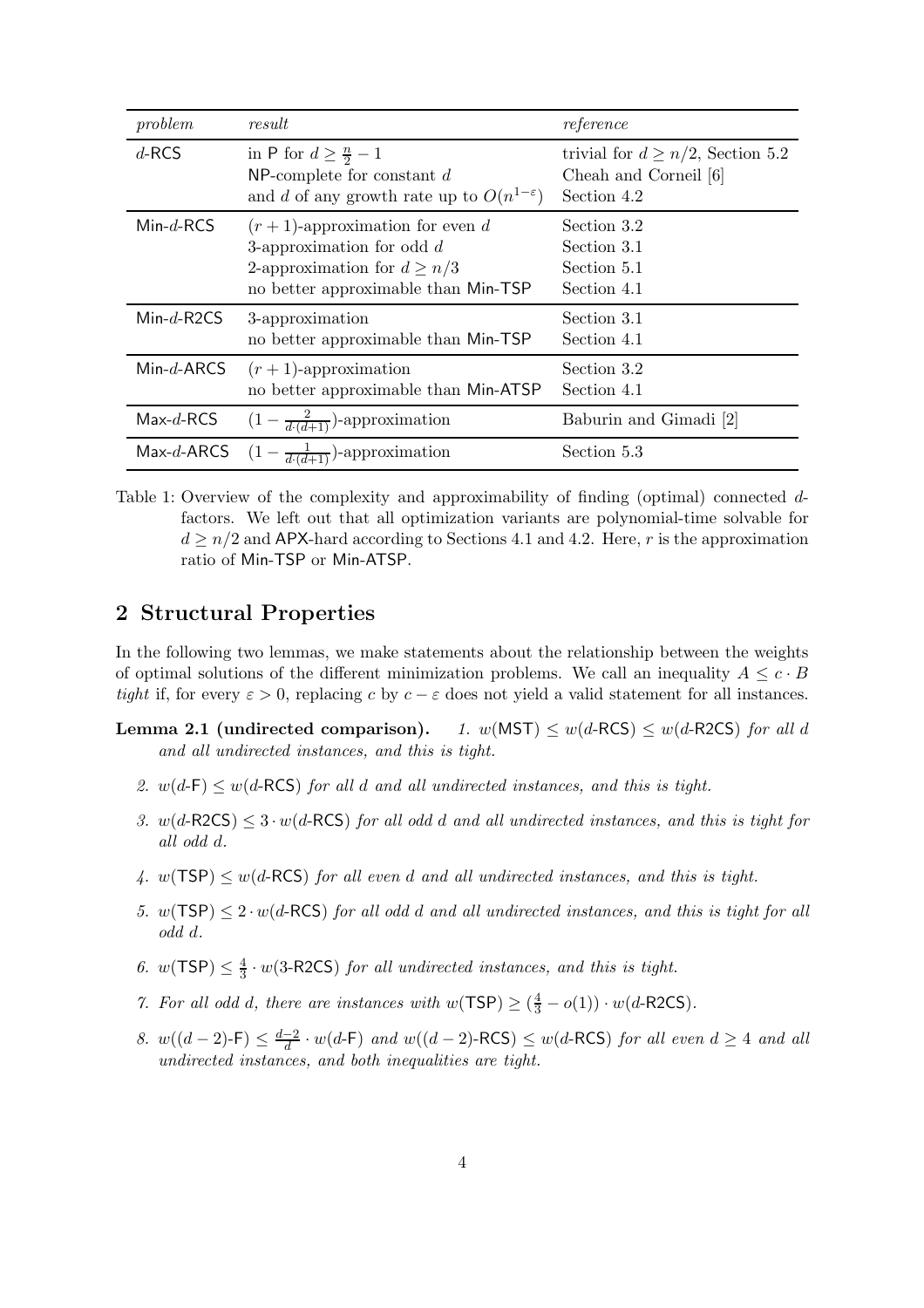9. Monotonicity does not hold for odd d: for every odd  $d \geq 5$ , there exist instances with  $w((d-2)$ -RCS)  $\geq \frac{d+2}{d}$  $\frac{+2}{d} \cdot w(d\text{-RCS})$ .

Proof. Items 1 and 2: The inequalities follow immediately from the definitions. The inequality of Item 2 and the second inequality of Item 1 are tight for instances where all edge weights are equal. That the first inequality of Item 1 is also tight can be seen as follows: For any  $k \geq 2$ we can construct a graph consisting of  $k$  groups of  $d+1$  vertices. We set the distance between each pair of vertices from the same group equal to 0, and the distance between each pair of vertices from different groups equal to 1. Any MST of the new instance has a weight of  $k - 1$ . We can construct a  $(2-\text{edge})$ -connected d-factor of weight k by combining a global TSP tour with a  $d-2$ -factor within each group. Since this holds for all k, the first inequality of Item 1 is tight.

Item 3: The inequality is shown to hold constructively by Algorithm 1, which computes a 2-edge-connected d-factor that weighs no more than three times the weight of a minimumweight connected d-factor. It is tight because of the following example: The set of vertices of the instance consists of a vertex v plus d sets  $V_1, \ldots, V_d$  which consist of  $d+2$  vertices each. We set the distance of  $v$  to each of the other vertices equal to 1. The distance between each pair of vertices from the same set  $V_i$  is 0. Finally, the distance between all pairs of vertices from different sets  $V_i$  and  $V_j$  is 2. An optimal connected d-factor connects v to one vertex of each  $V_i$ . Since each  $V_i$  has an odd number of vertices and d is odd as well, we can complete the connected d-factor without any further cost. Thus, the total cost is d.

An optimal 2-edge-connected d-factor has a weight of  $3d$ : Because each  $V_i$  has an odd number of vertices and  $d$  is odd, any 2-edge-connected  $d$ -factor must have at least three edges leaving each set  $V_i$ . If such an edge e is incident with v, then we charge its weight to  $V_i$ . The other possibility is that e is incident with a vertex from some  $V_j$ , where  $j \neq i$ . In this case e has a weight of 2 and we charge a weight of 1 to both  $V_i$  and  $V_j$ . The total charge of all sets  $V_I$ equals the total weight of the 2-edge-connected  $d$ -factor. Since each  $V_i$  is charged at least 3, the total weight of any 2-edge-connected d-factor is at least 3d.

Item  $\ddot{4}$ : Since d is even, d-RCS is Eulerian and we can take shortcuts to obtain a TSP tour whose weight is no larger than w(d-RCS). This is tight because  $w(TSP) \geq w(MST)$  and Item 1.

Item 5: If we duplicate each edge of a connected d-factor, we obtain a Eulerian multi-graph. Taking shortcuts yields a TSP tour and proves the inequality. The same instance as we used in the proof of Item 3 shows that this is tight, as every set  $V_i$  is charged at least 2 for any TSP tour.

Item 6: We exploit the following property of 3-regular 2-edge-connected graphs: for every odd subset U of the vertices, there are at least three edges that connect U to  $V \setminus U$ . This implies that the fractional edge-coloring number of such a graph is 3 [24, Corollary 28.5a]. We consider an optimal solution 3-R2CS. The above implies that there exists a collection of – not necessarily disjoint – matchings  $M_1, \ldots, M_k$  for some k as well as non-negative numbers  $\lambda_1, \ldots, \lambda_k$  such that  $\sum_{i:e \in M_i} \lambda_i = 1$  for all edges  $e \in 3$ -R2CS and  $\sum_{i=1}^k \lambda_i = 3$  (Seymour [25] attributes this to Edmonds [8]). This implies  $\sum_{i=1}^{k} \lambda_i w(M_i) = w(3\text{-}\text{R2CS})$ . Since the total number of edges in 3-R2CS equals  $3n/2$  and the  $\lambda_i$ 's sum to 3, all the matchings  $M_1, \ldots, M_k$  are necessarily perfect. Also, since  $\sum_{i=1}^{k} \lambda_i = 3$ , there exists an i with  $w(M_i) \leq \frac{1}{3} \cdot w(3\text{-}\text{R2CS})$ . Let M be a minimum-weight perfect matching of the instance. Then  $w(M) \leq w(M_i)$ . Furthermore, adding M to 3-R2CS yields a 4-regular connected multi-graph of weight at most  $\frac{4}{3} \cdot w(3\text{-}\text{R2CS})$ , which is thus Eulerian. Taking shortcuts yields a TSP tour, which proves the claim. It is tight by Item 7.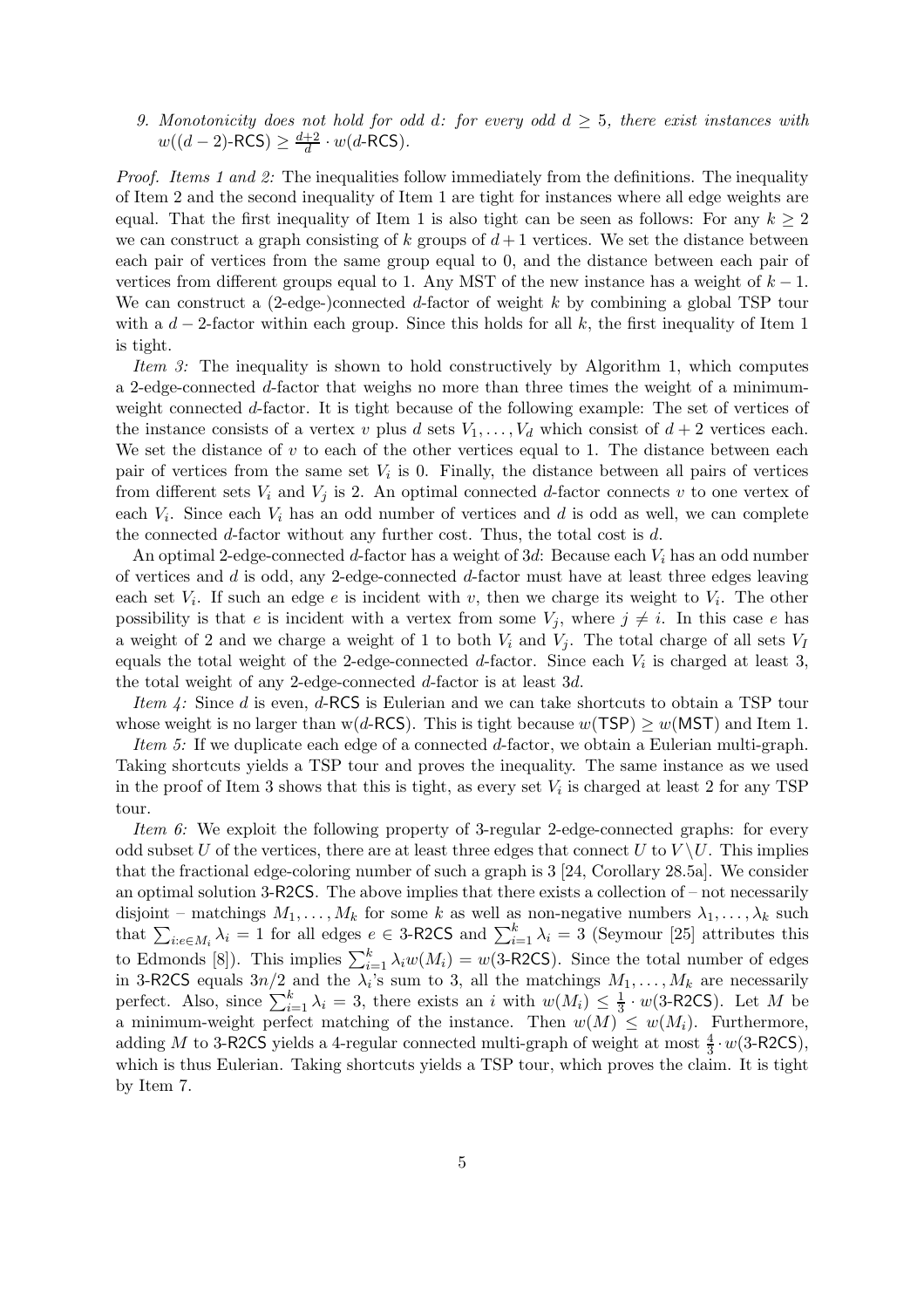

Figure 1: Graph with  $w(TSP) \ge (\frac{4}{3} - o(1)) \cdot w(d-R2CS)$ . Gadgets A and B consist of  $d+2$ vertices, all  $U_{i,j}$  consist of  $d+1$  vertices. Edges between a pair of vertices in the same gadget have weight 0. An edge between two gadgets indicates that the weight of an edge between a vertex in the first gadget and a vertex in the second gadget equals 1. All other distances are obtained via metric completion.

*Item 7:* For arbitrary odd d we construct a complete graph  $G = (V, E)$  as follows: G consists of  $3m-1$  gadgets A, B, and  $U_{i,j}$  for  $i \in \{1,2,3\}$  and  $j \in \{1,\ldots,m-1\}$ . The gadgets A and B consist of  $d+2$  vertices, all  $U_{i,j}$  consist of  $d+1$  vertices. All pairs of vertices within the same gadget have a distance of 0. All edges between A and  $U_{i,1}$ , between  $U_{i,j}$  and  $U_{i,j+1}$ , and between  $U_{i,m-1}$  and B have a weight of one for all  $i \in \{1,2,3\}$  and  $j \in \{1,\ldots,m-2\}$ . All other distances are obtained by metric completion, i.e., by taking the shortest path distances. Thus, e.g., the distance between a vertex in A and a vertex in B is m. Figure 1 depicts the construction.

We build a d-factor of total weight  $3m$  as follows: For each pair of gadgets that has a distance of 1, we take an edge between the two gadgets and include it in the d-factor. We do so in a way that all selected edges of weight 1 are disjoint. We complete the d-factor by taking appropriate edges of weight 0 within the gadgets. By the choice of the size of the gadgets, this can be done. The d-factor obtained is even 2-edge-connected.

Now we show that  $w(TSP) \geq 4m-2$ . Let T be a minimum-weight TSP tour on G. Consider  $T'$ , the multigraph where each edge in  $T$  of length greater than 0 is replaced by its shortest path over edges with weight 1. Then  $w(T') = w(T)$ . For  $j \in \{2, ..., m-1\}$ , let cut<sub>j</sub> be the sum over all i of the number of edges connecting  $U_{i,j-1}$  to  $U_{i,j}$ . Let cut<sub>1</sub> be the number of edges connecting A to  $U_{1,1}$ ,  $U_{2,1}$ , and  $U_{3,1}$ , and let cut<sub>m</sub> be the number of edges connecting  $U_{1,m-1}, U_{2,m-1},$  and  $U_{3,m-1}$  to B. (The cuts are indicated by dotted lines in Figure 1.) Since  $T'$  uses only edges within gadgets or edges of weight 1, we have  $w(T') = \sum_{j=1}^{m} \text{cut}_j$ . Since  $T'$ is Eulerian, we know that  $\text{cut}_j$  is even for all j. Since T' is connected,  $\text{cut}_j \geq 2$  for all j. If  $\text{cut}_j \geq 4$  for all j, then  $w(T') \geq 4m-2$ , and we are done. Otherwise,  $\text{cut}_j = 2$  for some j. For ease of notation, we assume that  $j \in \{2, \ldots, m-1\}$ . The remaining cases are almost identical. Then there is some  $U_{i,j-1}$  that is not connected to  $U_{i,j}$  in T'. Thus, there must be two paths in T' that connect  $U_{i,j-1}$  via A to  $U_{i',j-1}$  and  $U_{i'',j-1}$   $(i',i'' \neq i$ , but  $i' = i''$  is allowed). In the same way, T' must contain two paths from  $U_{i,j}$  via B to  $U_{i',j}$  and  $U_{i'',j}$ . The weight of the former paths is  $2j - 2$  each. The weight of the latter paths is  $2m - 2j$  each. In total, the weight is  $4m - 4$ . Adding cut<sub>i</sub> yields the result.

*Item 8:* The inequality  $w((d-2)$ -F)  $\leq \frac{d-2}{d}$  $\frac{-2}{d} \cdot w(d-\mathsf{F})$  holds since every d-factor for even d can be split into  $d/2$  2-factors, and we can remove the lightest 2-factor to obtain a  $(d-2)$ -factor. This is tight if all edge weights are equal.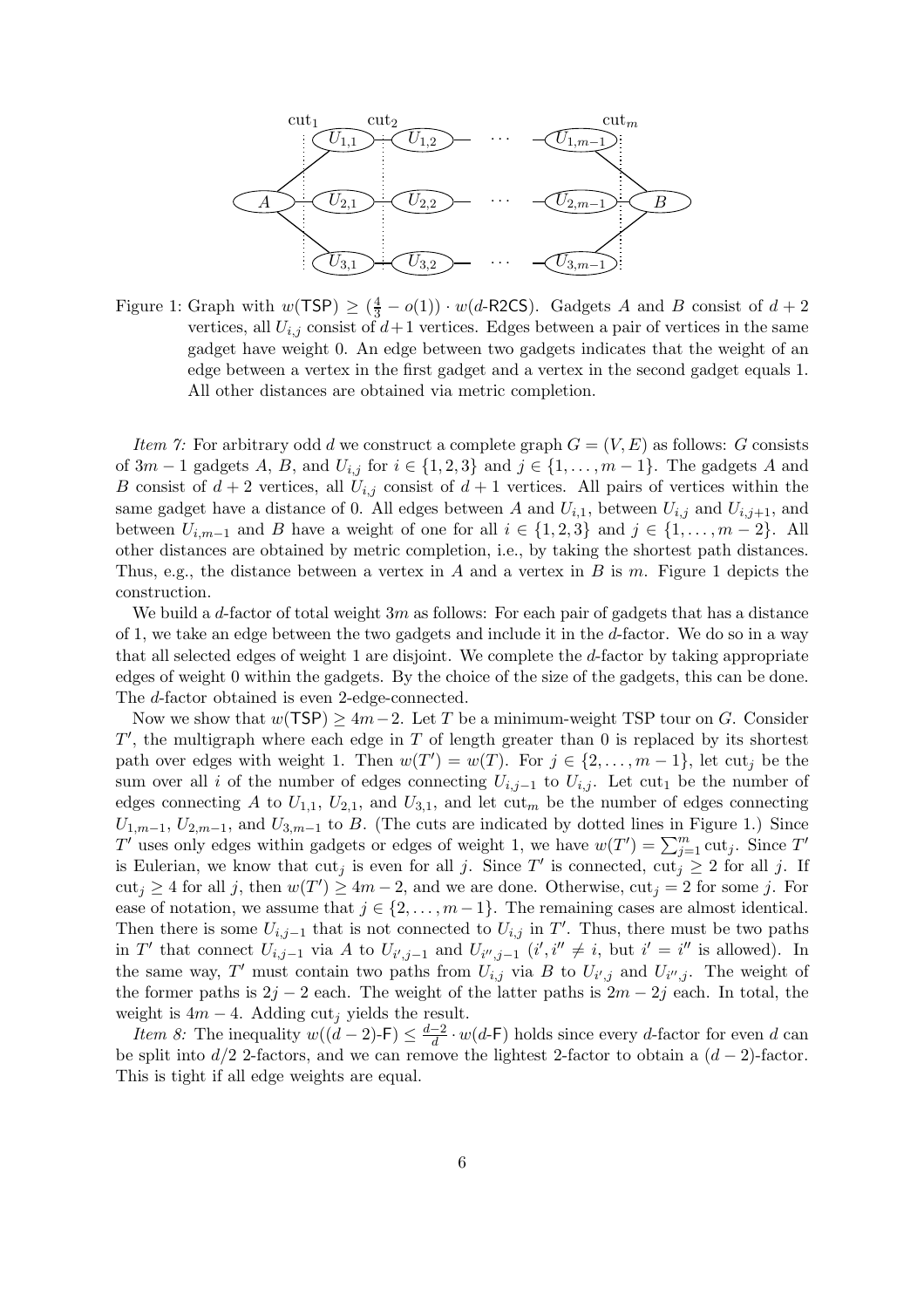Now consider the claim for connected factors. For  $n = d + 1$ , the d-factor is the complete graph and the claim is trivial. Thus, we assume  $n > d+1$ . Let R be a connected d-factor. We describe a process to obtain a connected  $(d-2)$ -factor from R that weighs at most the weight of R. To do this, we use the following invariants: First, if a graph has only even degrees and is connected, then it is 2-edge-connected. (Otherwise, removing a bridge edge would result in two components, and the sum of degrees within each component would be odd.) Second, if the maximum degree of a graph is  $d \leq n-2$  and the graph is connected, then any vertex with degree d is adjacent to at least two vertices x and y such that x and y are not adjacent.

Let us now describe the process: We take any vertex  $v$  with degree  $d$ . If  $v$  is not a cut vertex, then we choose a pair of edges  $\{v, x\}$  and  $\{v, y\}$  of R such that  $\{x, y\} \notin R$ . This exists due to the invariant. We replace  $\{v, x\}$  and  $\{v, y\}$  by  $\{x, y\}$ , which reduces the degree of v by two and does not change the degree of the other vertices. The graph is still connected, as  $v$  has still a degree of at least  $d - 2 \geq 2$  and was no cut vertex.

If v is a cut vertex, let  $C_1, \ldots, C_k$  be the components obtained by removing v. Vertex v has at least two edges to each component by 2-edge-connectedness. We take one edge to  $x \in C_1$ and one edge to  $y \in C_2$  and shortcut it, i.e, remove  $\{v, x\}$  and  $\{v, y\}$  and add  $\{x, y\}$ . Again this reduces the degree of  $v$  by two and does not change the degree of any other vertex. Also by 2-edge-connectedness, it does not disconnect the graph. Repeating this process until all vertices have degree  $d-2$  yields a connected  $(d-2)$ -factor. By the triangle inequality, its weight is no more than the weight of the connected d-factor.

The analysis is tight because of Item 4.

Item 9: Consider the following instance: we have a central vertex v and d sets  $V_1, \ldots, V_d$ , which each consist of  $d + 2$  vertices. The distance of v to each other vertex is 1. Within any set  $V_i$ , the distances are 0. The distance between each pair of vertices in two different sets  $V_i$ and  $V_j$  is 2.

The optimal connected d-factor has a weight of d: we connect v to one vertex of each set  $V_i$ and complete the d-factor locally within each  $V_i$ . In any connected  $(d-2)$ -factor, v is connected to  $k \leq d-2$  of the sets  $V_1, \ldots, V_d$ . Thus, there are  $d-k$  sets that have to be connected with an edge of weight 2. This results in costs of at least  $k + 2 \cdot (d - k) \geq d + 2$ .  $\Box$ 

**Lemma 2.2 (directed comparison).** 1.  $w(d-AF) \leq w(d-ARCS)$  for all d and all directed instances, and this is tight.

- 2.  $w(ATSP) \leq w(d-ARCS)$  for all d and all directed instances, and this is tight.
- 3.  $w((d-1)$ -AF $)$  ≤  $\frac{d-1}{d}$  $\frac{-1}{d} \cdot w(d$ -AF) and  $w((d-1)$ -ARCS)  $\leq w(d$ -ARCS) for all  $d \geq 2$  and all directed instances, and both inequalities are tight.

*Proof.* The inequality of Item 1 holds because we optimize over a larger set to obtain  $d$ -AF. It is tight, e.g., if all edge weights are equal.

The inequality of Item 2 holds since d-ARCS is Eulerian and connected. Thus, we can obtain a TSP tour by taking shortcuts and the triangle inequality guarantees that this does not increase the weight. It is tight, e.g., for the following instance: We have two clusters of  $d+1$ vertices each, and within each cluster, the weights are 0. Between the clusters, the weights are 1. Both ATSP and d-ARCS use only two edges between the two clusters, one in each direction. Thus, they have equal weight.

The first part of Item 3 is straightforward, because d-regular directed graphs stand in oneto-one correspondence to  $d$ -regular bipartite graphs, whose edges can be partitioned into  $d$ perfect matchings [19, Lemma 1.4.17]. Tightness holds if all edge weights are equal.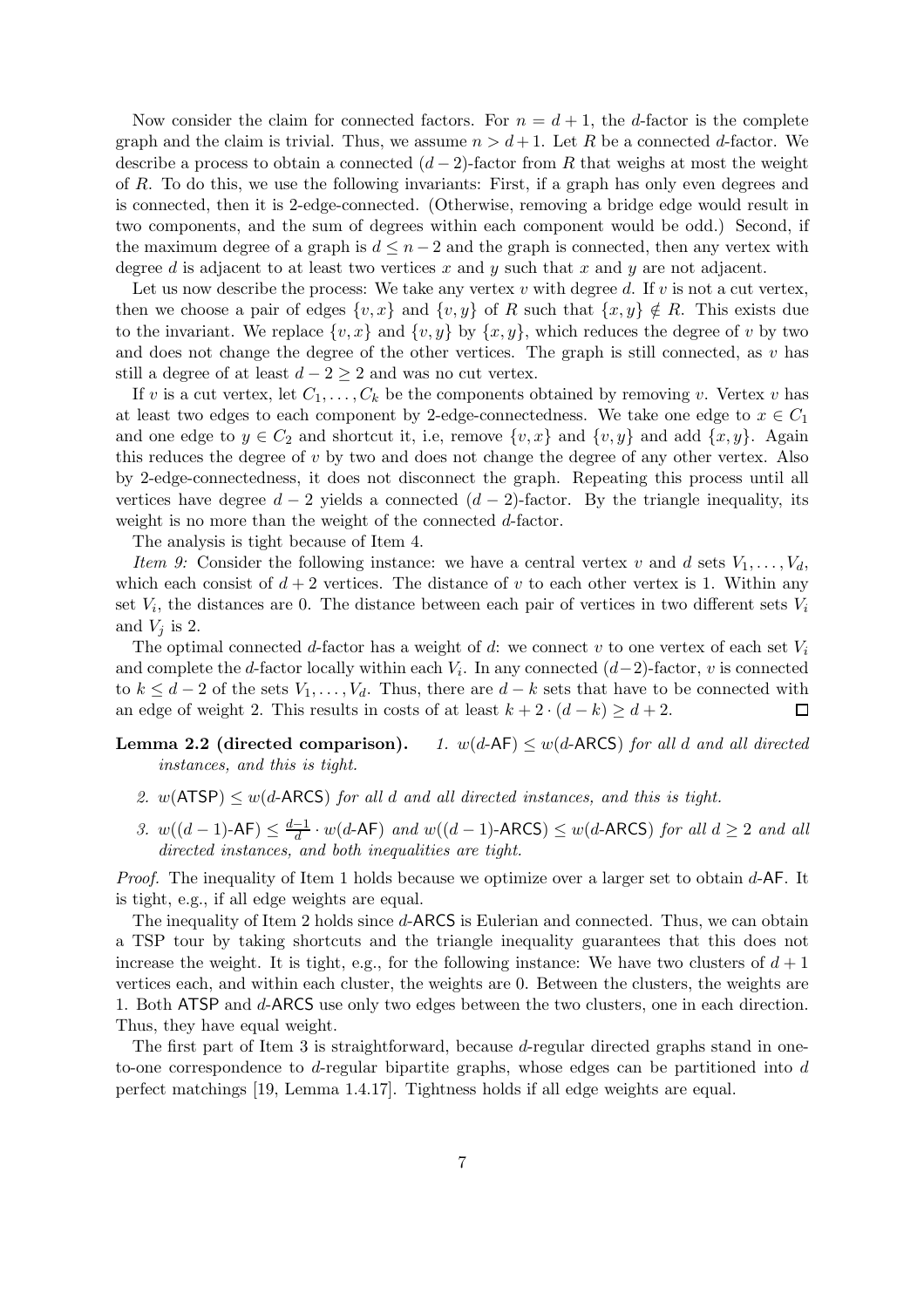The tightness of the second inequality of Item 3 follows from the tightness of Item 2 and the fact that 1-ARCS = ATSP. Its proof is similar to the proof of Lemma 2.1(8): Let R be a minimum-weight connected d-factor. We iteratively decrease indegree and outdegree of every vertex by one. The invariant that we use is that the graph is strongly connected. This holds for every weakly connected directed graph where indegree equals outdegree at every vertex.

Consider a vertex  $v$  with indegree d and outdegree d. First, assume that  $v$  is a cut vertex, and let  $C_1, \ldots, C_k$  be the components obtained by removing v. Since R is strongly connected, there is an  $x \in C_1$  and  $y \in C_2$  with  $(x, v), (v, y) \in R$ . We remove these two edges and add  $(x, y)$ . The resulting graph is weakly connected and thus strongly connected.

If v is not a cut vertex, let y be arbitrary with  $(v, y) \in R$ . Since y has indegree at most d, there must be an x with  $(x, v) \in R$  and  $(x, y) \notin R$ . We replace  $(x, v)$  and  $(v, y)$  by  $(x, y)$ . Since  $v$  is no cut vertex, the resulting graph is connected. We iterate this process until we have a  $(d-1)$ -regular connected graph. By the triangle inequality, its weight is at most  $w(d$ -ARCS).  $\Box$ 

## 3 Approximation Algorithms

## 3.1 3-Approximation for Min-d-RCS and Min-d-R2CS

The 3-approximation that we present in this section works for all  $d$ , odd or even. It also works for d growing as a function of n. An interesting feature of this algorithm, and possibly an indication that a better approximation ratio is possible for Min-d-RCS, is that the same algorithm provides an approximation ratio of 3 for both Min-d-RCS and Min-d-R2CS. In fact, we compute a 2-edge-connected d-regular graph that weighs at most three times the weight of the optimal connected d-regular graph.

First we make some preparatory observations on 2-edge-connectedness. Given a connected graph  $G = (V, E)$ , we can create a tree  $T(G)$  as follows: We have a vertex for every maximal subgraph of G that is 2-edge-connected (called a 2-edge-connected component), and two such vertices are connected if the corresponding components are connected in G. In this case, they are connected by a bridge edge. Now consider a leaf of tree  $T(G)$  and its corresponding 2-edgeconnected component C. Since C is a leaf in  $T(G)$ , it is only incident to a single bridge edge e in G. Now assume that G is d-regular with  $d \geq 3$  odd (for  $d = 2$ , any connected graph is also 2-edge-connected). Let u be the vertex of C that is incident to e. Then u must be incident to  $d-1$  other vertices in C. Thus, C has at least d vertices. Since the  $d-1$  neighbors of u are not incident to bridge edges, they must be adjacent to other vertices in  $C$ . Since  $G$  is d-regular,  $C$ has at least  $d+1$  vertices and more than  $d^2/2 > d$  edges. Therefore, there exists an edge  $e'$  in  $C$  that is not incident to  $u$ , i.e.,  $e'$  does not share an endpoint with a bridge edge.

If G is not connected, we have exactly the same properties with "tree" replaced by "forest".

To simplify notation in the algorithm, let  $k = k(G)$  denote the number of 2-edge-connected components of G that are leaves in the forest described above, and let  $L_1(G), \ldots, L_k(G)$  denote the 2-edge-connected components of a graph G that correspond to leaves in the tree described above. For such an  $L_i(G)$ , let  $e_i(G)$  denote an edge that is not adjacent to a bridge edge in G. The choice of  $e_i(G)$  is arbitrary.

We prove that Algorithm 1 is a 3-approximation for both Min-d-RCS and Min-d-R2CS by a series of lemmas. Since the set of vertices is fixed, we sometimes identify graphs with their edge set. In particular,  $R$  denotes both the connected  $d$ -factor that we compute and its edge set.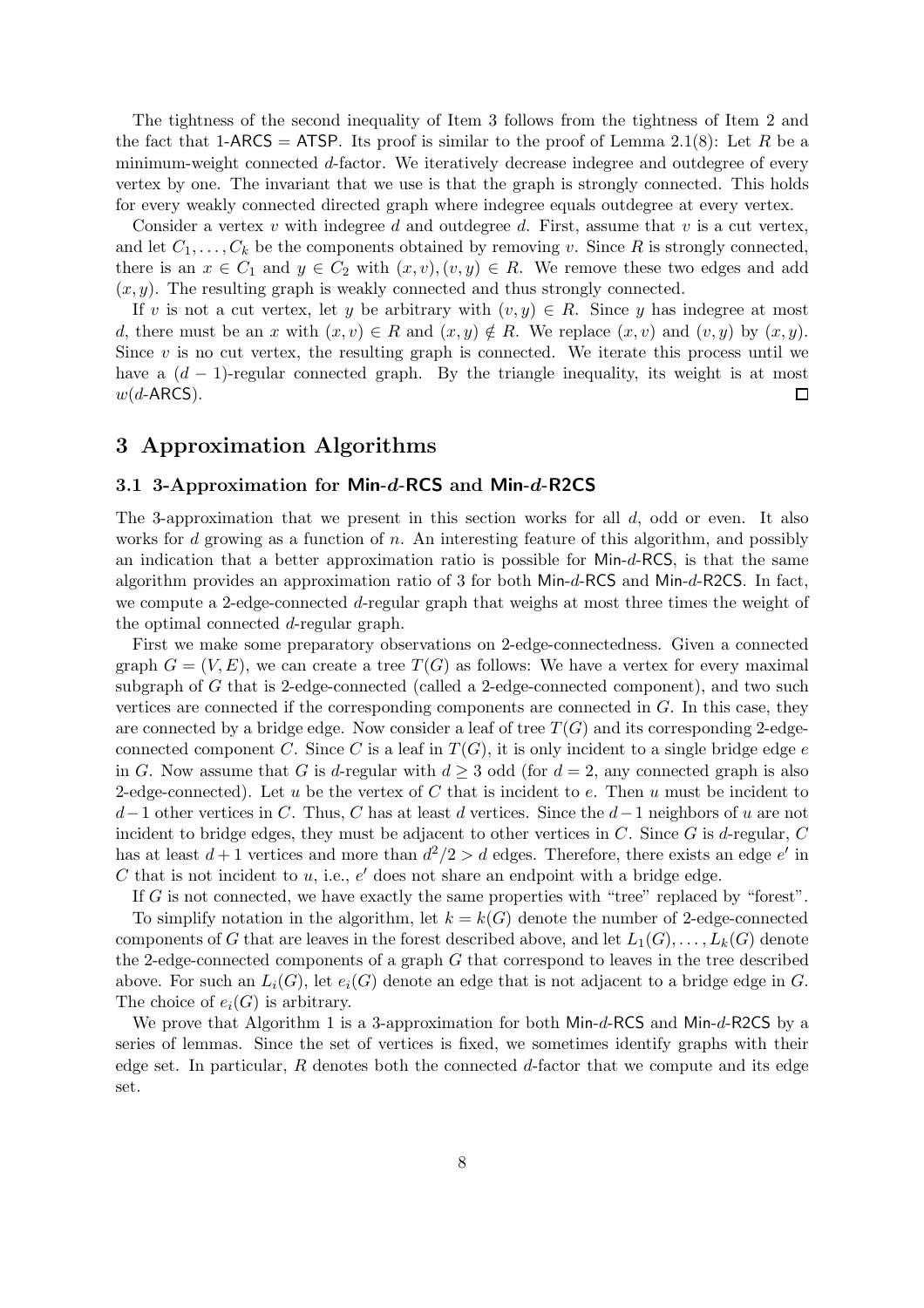**input** : undirected complete graph  $G = (V, E)$ , edge weights w,  $d \geq 2$ output: 2-edge-connected  $d$ -factor  $R$  of  $G$ 

- 1 compute a minimum-weight d-factor  $d$ -F of  $G$ ;
- $2 k \leftarrow k(d-F)$
- **3**  $Q \leftarrow \{e_1, \ldots, e_k\}$  with  $e_i = e_i(d\text{-F}) = \{u_i, v_i\}$
- <sup>4</sup> compute MST of G;
- <sup>5</sup> duplicate each edge of MST and take shortcuts to obtain a Hamiltonian cycle H
- 6 take shortcuts to obtain from H a Hamiltonian cycle H' through  $\{u_1, \ldots, u_k\}$ , assume w.l.o.g. that  $H'$  traverses the vertices in the order  $u_1, \ldots, u_k, u_1$
- 7 obtain R from d-F by adding the edges  $\{u_i, v_{i+1}\}$  (with  $k+1=1$ ) and removing Q

Algorithm 1: 3-approximation for Min-d-RCS and Min-d-R2CS.

**Lemma 3.1.** Assume that R is computed as in Algorithm 1. Then R is a d-regular spanning subgraph of  $G$ .

*Proof.* If R does not contain multiple edges between the same pair of vertices, then R is  $d$ regular since we obtain R from a d-factor, remove one edge incident to each  $u_i$  and  $v_i$ , and add one edge incident to each  $u_i$  and  $v_i$ . We now show that indeed we have that R does not contain multiple edges between the same pair of vertices. This can only happen if some edge  $e = \{u_i, v_{i+1}\}\$ is present in d-F. Since e connects two 2-edge-connected components, this can only happen if e is a bridge edge. This is not the case as none of the vertices  $u_i$  and  $v_i$  are incident to a bridge edge in  $d$ -F by the choice of the edges  $e_i$  in Line 3 of Algorithm 1.  $\Box$ 

#### **Lemma 3.2.** Assume that  $R$  is computed as in Algorithm 1. Then  $R$  is 2-edge-connected.

*Proof.* First, we observe that  $R$  is connected: We do not remove any bridge edges and we remove at most one edge per 2-edge-connected component of d-F. Furthermore, the 2-edgeconnected components that are not already connected in  $d$ -F are connected via  $H'$ . To show that  $R$  is 2-edge-connected, we show that the removal of a single edge does not disconnect the graph.

If we remove an edge  $(u_i, v_{i+1})$ , then we still have a connection between  $u_i$  and  $v_{i+1}$  via  $u_{i+1}, u_{i+2}, \ldots, u_{i-2}, u_{i-1}$ . If we remove a bridge edge  $e = (u, v)$  of d-F, then both u and v must each be connected to at least one 2-edge-connected component of d-F. Since those 2 edge-connected components are also connected through  $H'$ , R remains to be connected: First, if we remove a non-bridge edge  $e$  within a 2-edge-connected component C of  $d$ -F, then this also does not disconnect the graph. If C does not correspond to a leaf in  $T(d-F)$ , then it is still 2-edge-connected in R. Thus removing one edge does not disconnect the graph. Second, if C is a leaf in  $T(d-F)$ , then an edge  $e = (u, v)$  is removed from C in R. If removing another edge separates C in two components, then  $u$  and  $v$  must be in separate components, but then these components are still connected through  $H'$ . Thus,  $R$  remains to be connected also in this case.  $\Box$ 

**Lemma 3.3.** Assume that R is computed as in Algorithm 1. Then  $w(R) \leq 3 \cdot w(d \cdot RCS)$  $3 \cdot w(d$ -R2CS).

*Proof.* The second inequality follows from Lemma 2.1(1). For the first inequality, we observe that  $w(MST) \leq w(d-RCS)$  (Lemma 2.1(1)) and  $w(d-F) \leq w(d-RCS)$ . Also,  $w({u_i, v_{i+1}}) \leq$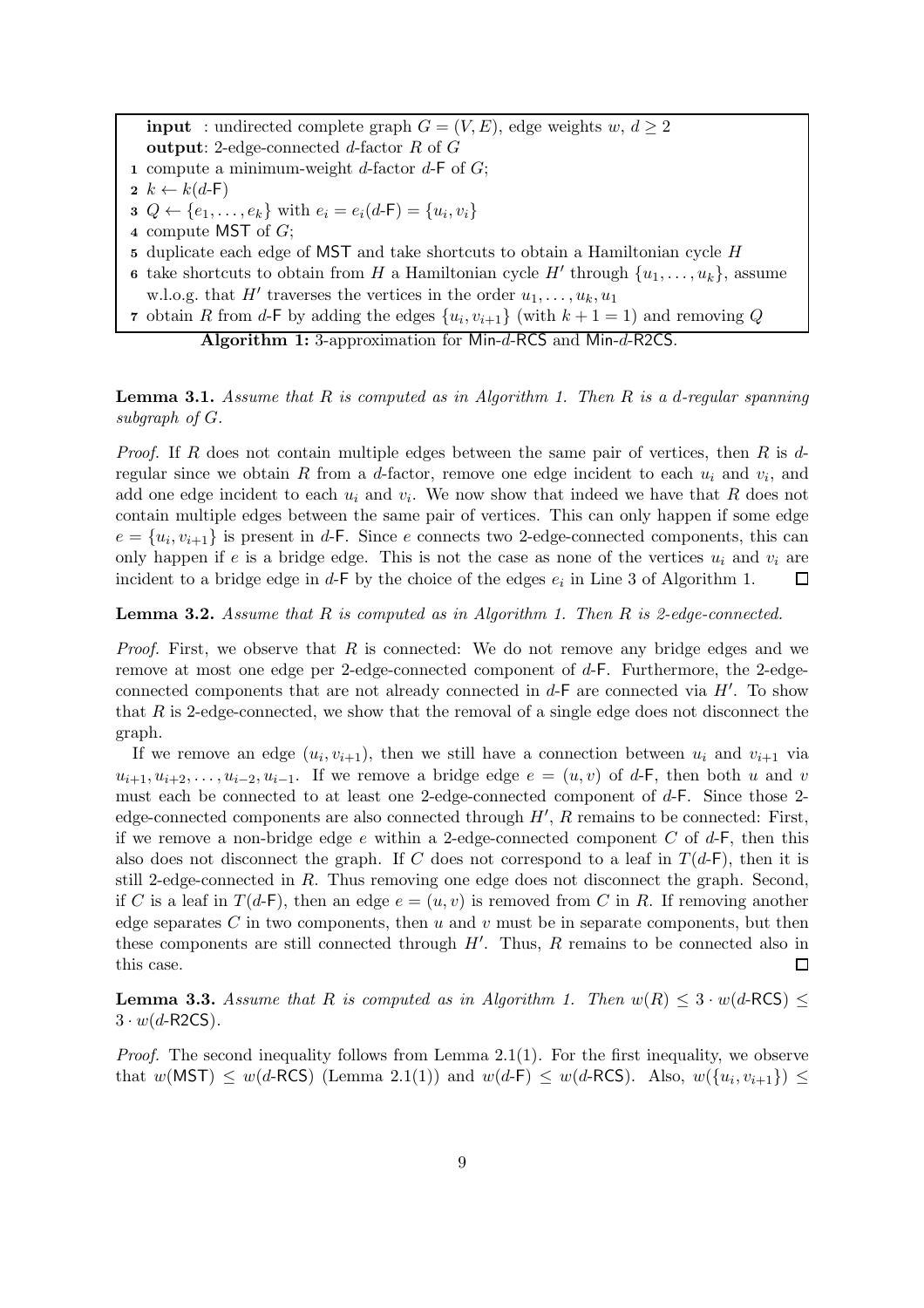$w({u_i, u_{i+1}}) + w({u_{i+1}, v_{i+1}})$  by the triangle inequality. We have

$$
w(R) \leq w(H') + w(Q) - w(Q) + w(d-F)
$$
  
adding the {*u*<sub>i</sub>, *v*<sub>i+1</sub>}<sup>'s</sup> removing *Q*  

$$
\leq w(H) + w(d-F) \leq 2 \cdot w(MST) + w(d-F) \leq 3 \cdot w(d-RCS).
$$

The second-to-last inequality holds since we can obtain a TSP tour by duplicating all edges of an MST and taking shortcuts.  $\Box$ 

The following theorem is an immediate consequence of the lemmas above.

Theorem 3.4. For all d, Algorithm 1 is a polynomial-time 3-approximation for Min-d-RCS and Min-d-R2CS. This includes the case that  $d$  is a function of  $n$ .

Remark 3.5. If we are only interested in a 3-approximation for Min-d-RCS and not for Min-d-R2CS, then we can simplify Algorithm 1 a bit: we only pick one non-bridge edge for each component and not for every 2-edge-connected component. The rest of the algorithm and its analysis remain the same. However, this does not seem to improve the worst-case approximation ratio.

Remark 3.6. The analysis is tight in the following sense: By Lemma 2.1(3), a minimumweight 2-edge-connected d-factor can be three times as heavy as a minimum-weight connected d-factor. Thus, any algorithm that outputs a 2-edge-connected d-factor cannot achieve an approximation ratio better than 3. Furthermore, since  $w(MST) \leq w(d-R2CS)$  and  $w(d-F) \leq$  $w(d-R2CS)$  are tight (Lemma 2.1(1) and (2)), the analysis is essentially tight. If we only require connectedness and not 2-edge-connectedness, we see that the analysis cannot be improved since  $w(TSP) \leq 2w(d-RCS)$  and  $w(d-F) \leq w(d-RCS)$  are tight.

However, it is reasonable to assume that not all these inequalities can be tight at the same time and, in addition, shortcutting of the duplicated MST to obtain a TSP tour through  $u_1, \ldots, u_k$  does not yield an improvement. Therefore, it might be possible to improve the analysis and show that Algorithm 1 achieves a better approximation ratio than 3.

**Remark 3.7.** Lines  $\downarrow$  and  $\ddot{o}$  of Algorithm 1 are in fact simply the double-tree heuristic for Min-TSP [29, Section 2.4]. One might be tempted to construct a better tour using Christofides' algorithm  $[29, Section 2.4]$ , which achieves a ratio of  $3/2$  instead of only 2. However, in the analysis we compare the optimal solution for Min-d-RCS to the MST, and we know that  $w(MST) \leq w(d-RCS) \leq w(d-R2CS)$ . If we use Christofides' algorithm directly, we have to compare a TSP tour to the minimum-weight connected d-factor. In particular for odd d, we have that for some instances  $w(TSP) \ge (\frac{4}{3} - o(1)) \cdot w(d-R2CS) \ge (\frac{4}{3} - o(1)) \cdot w(d-RCS)$ (Lemma 2.1(7)). Even if this is the true bound – as it is for  $d = 3$  (Lemma 2.1(6)) –, the TSP tour constructed contributes with a factor 3/2 times 4/3, which equals 2, to the approximation ratio, which is no improvement.

## 3.2  $(r + 1)$ -Approximation

In this section, we give an  $(r + 1)$ -approximation for Min-d-RCS for even values of d and Min-d-ARCS for all values of d. Here,  $r$  is the ratio within which Min-TSP (for Min-d-RCS) or Min-ATSP (for Min-d-ARCS) can be approximated. This means that we currently have  $r = 3/2$ for the symmetric case by Christofides' algorithm [29, Section 2.4] and, for the asymmetric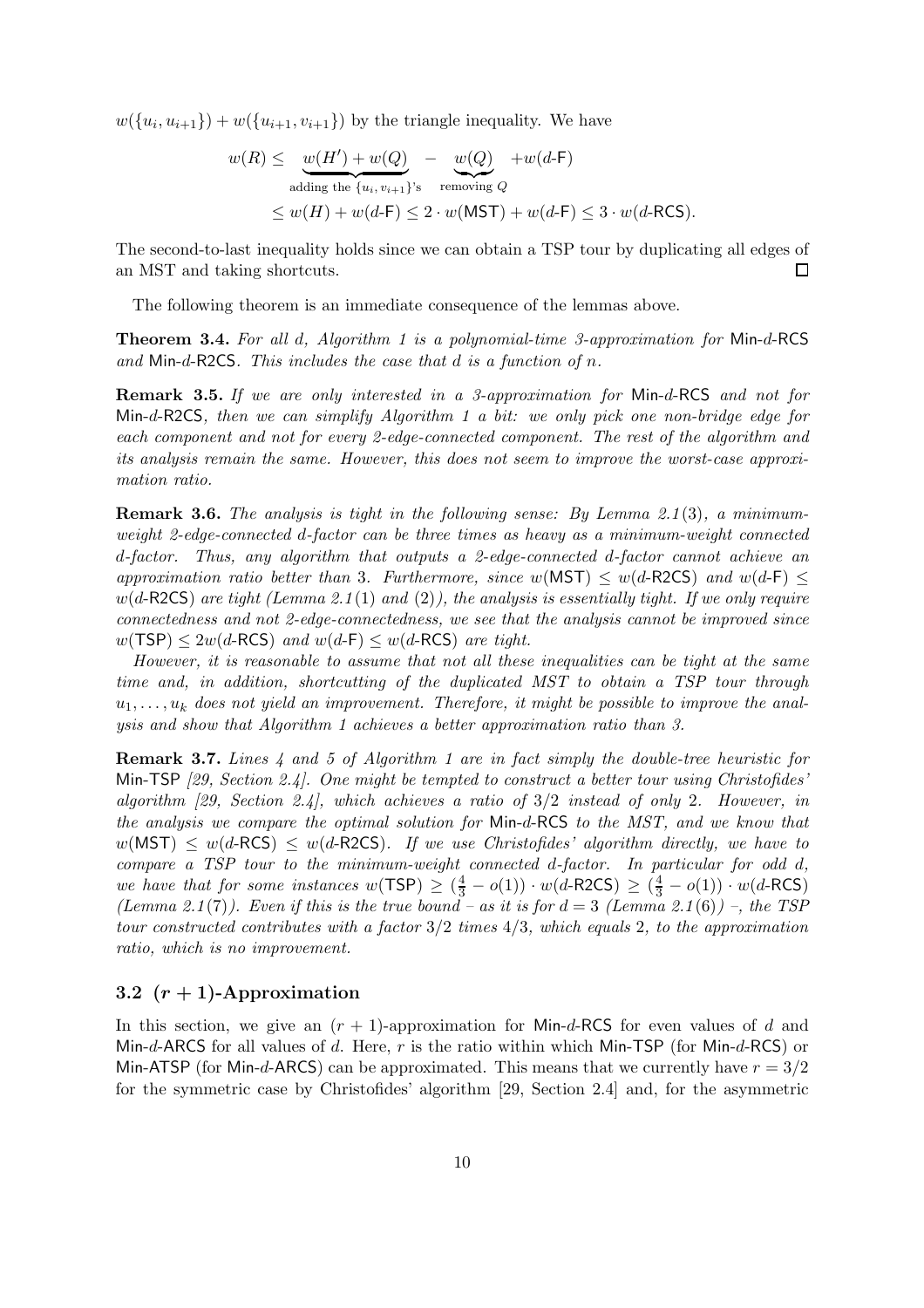**input** : undirected or directed complete graph  $G = (V, E)$ , edge weights w, d output: connected d-factor R of G

- 1 compute a minimum-weight  $d$ -factor  $C$  of  $G$
- 2 let  $C_1, \ldots, C_k$  be the connected components of C, and let  $e_i = (u_i, v_i)$  be any edge of  $C_i$
- 3 compute a TSP tour  $H$  using an approximation algorithm with ratio  $r$
- 4 take shortcuts to obtain from H a TSP tour H' through  $\{u_1, \ldots, u_k\}$ , assume w.l.o.g. that  $H'$  traverses the vertices in the order  $u_1, \ldots, u_k, u_1$
- 5 obtain R from C by adding the edges  $(u_i, v_{i+1})$  (with  $k+1=1$ ) and removing  $e_1, \ldots, e_k$

Algorithm 2:  $(r + 1)$ -approximation for Min-d-RCS for even d and Min-d-ARCS.

case, we have either  $r = O(\log n / \log \log n)$  if we use the randomized algorithm by Asadpour et al. [1] or  $r=\frac{2}{3}$  $\frac{2}{3} \cdot \log_2 n$  if we use Feige and Singh's deterministic algorithm [10]. Although the algorithm is a simple modification of Algorithm 1, we summarize it as Algorithm 2 for completeness.

**Theorem 3.8.** If Min-TSP can be approximated in polynomial time within a factor of  $r$ , then Algorithm 2 is a polynomial-time  $(r + 1)$ -approximation for Min-d-RCS for all even d.

If Min-ATSP can be approximated in polynomial time within a factor of  $r$ , then Algorithm 2 is a polynomial-time  $(r + 1)$ -approximation for Min-d-ARCS for all d.

The results still hold if d is part of the input.

*Proof.* Let T be an optimal TSP tour, and let O be an optimal connected d-factor. Let C be a minimum-weight d-factor, as computed by Algorithm 2. We have  $T = ATSP$ ,  $O = d$ -ARCS, and  $C = d$ -AF if the input graph is asymmetric and  $T = TSP$ ,  $O = d$ -RCS, and  $C = d$ -F if the input graph is symmetric.

By Lemma 2.1 and Lemma 2.2, we have  $w(T) \leq w(0)$  and  $w(C) \leq w(0)$ . Removing and adding edges as in Line 5 of Algorithm 2 yields again a d-factor. For the asymmetric case, any component is strongly connected. After removal of one edge per component, it is still weakly connected. For the symmetric case, any component is 2-edge-connected. Thus, the removal of edges in Line 5 does not split any component. Hence, the addition of edges in Line 5 yields a connected d-factor R. By the triangle inequality, we have  $w(R) \leq w(C) + w(H') \leq w(C) + w(H)$ w(H). Since we use an r-approximation to obtain H, we thus have  $w(R) \leq w(C) + rw(T) \leq$  $(r + 1) \cdot w(O)$ .  $\Box$ 

## 4 Hardness Results

#### 4.1 TSP-Inapproximability

In this section, we prove that Min-d-RCS cannot be approximated better than Min-TSP.

**Theorem 4.1.** For every  $d \geq 2$ , if Min-d-RCS can be approximated in polynomial time within a factor of r, then Min-TSP can be approximated in polynomial time within a factor of  $r$ .

Proof. We show that Min-d-RCS can be used to approximate Min-TSP. Let the instance of Min-TSP be given by a complete graph  $G = (V, E)$  and edge weights  $w = (w_e)_{e \in E}$  that satisfy the triangle inequality. Let  $n = |V|$ . We construct an instance of Min-d-RCS as follows: The instance consists of a complete graph  $H = (V', E')$ . Here  $V' = \bigcup_{v \in V} V_v$ , where  $V_v = \{v_1, v_2, \ldots, v_{d+1}\},$  i.e., H contains  $(d+1) \cdot n$  vertices. We assign edge weights  $\tilde{w}$  as follows: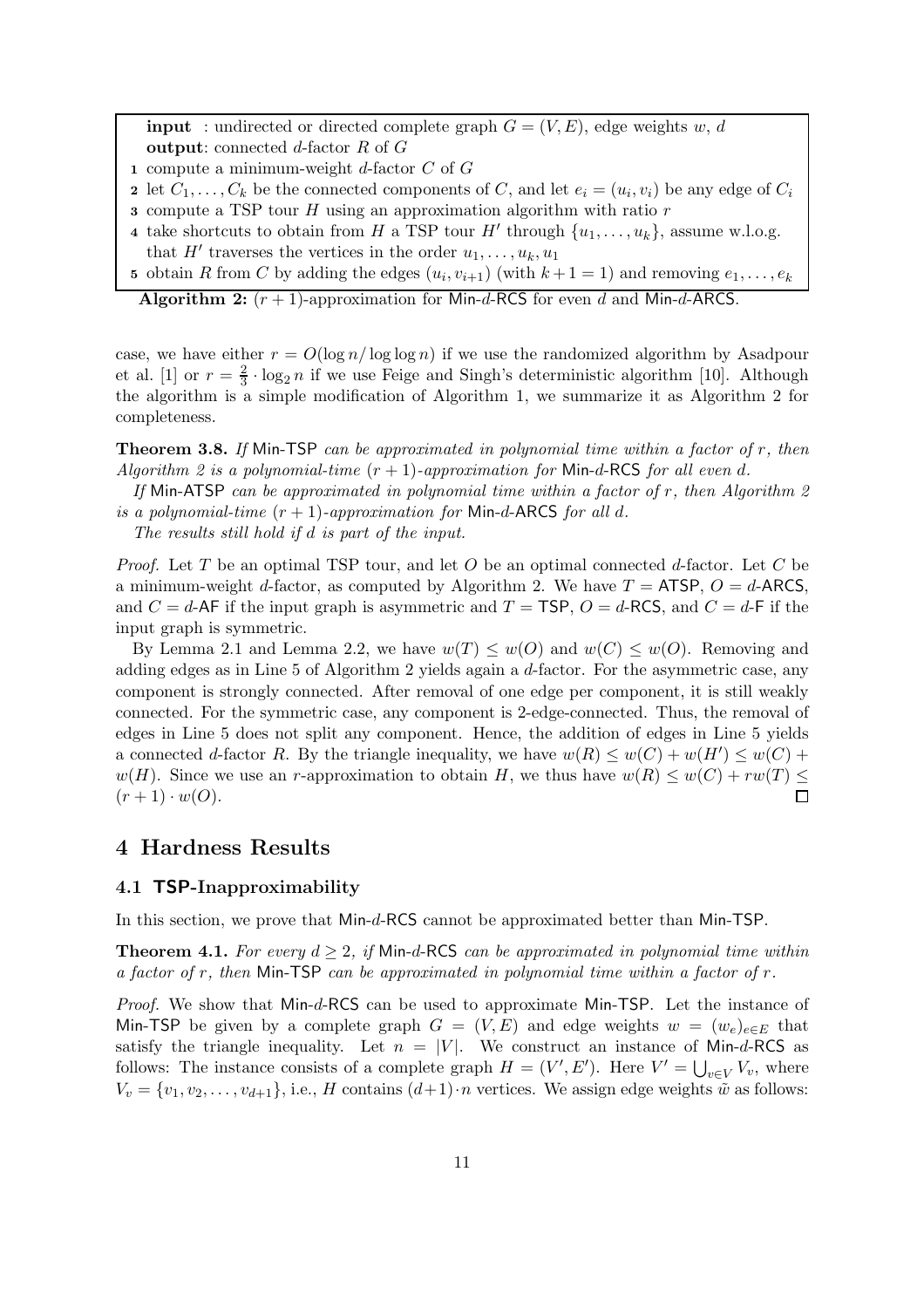- $\tilde{w}_{\{v_i, v_j\}} = 0$  for all  $v \in V, i \neq j$ ,
- $\tilde{w}_{\{u_i, v_j\}} = w_{\{u, v\}}$  for all  $u \neq v$ , i and j.

Every TSP tour T of G maps to a connected d-factor R of H of the same weight: We give T an orientation. For an edge from u to v in T, we include  $\{u_1, v_2\}$  in R. Adding all edges except  $\{v_1, v_2\}$  to R within each  $V_v$  yields a connected d-factor R. Clearly,  $\tilde{w}(F) = w(T)$ .

Now assume that we have a connected  $d$ -factor  $R$  of  $H$ . We claim that we can construct a TSP tour T of G with  $w(T) \leq \tilde{w}(R)$ . We construct a multiset T' of edges of G as follows: For each edge  $\{u_i, v_j\}$  of R, if  $u \neq v$ , we add an edge  $\{u, v\}$  to T'. Otherwise, if  $u = v$ , we ignore the edge. The sum of the degrees in R of all vertices in each set  $V_v$  is equal to  $(d+1)d$ and is therefore even. Thus, for each v, the number of edges leaving  $V_v$  in R, which equals the number of edges incident to  $v$  in  $T'$  by construction, is even as well. Since  $R$  is connected, the multigraph  $G' = (V, T')$  is connected as well. By construction,  $w(T') = \tilde{w}(R)$ . Since G' is connected and all its vertices have even degree, G' is Eulerian. Therefore, we can obtain a TSP tour T from T' by taking shortcuts. By the triangle inequality,  $w(T) \leq w(T') = \tilde{w}(R)$ .  $\Box$ 

The same construction as in the proof of Theorem 4.1 yields the same result for Min-d-R2CS. A similar construction yields the same result for Min-d-ARCS.

**Corollary 4.2.** For every  $d \geq 2$ , if Min-d-R2CS can be approximated in polynomial time within a factor of  $r$ , then Min-TSP can be approximated in polynomial time within a factor of  $r$ .

**Corollary 4.3.** For every  $d > 2$ , if Min-d-ARCS can be approximated in polynomial time within a factor of r, then Min-ATSP can be approximated in polynomial time within a factor of  $r$ .

Min-TSP, Min-ATSP, Max-TSP, and Max-ATSP are APX-hard [23]. Furthermore, the reduction from Min-TSP to Min-d-RCS is in fact an L-reduction [22] (see also Shmoys and Williamson [29, Section 16.2]). This proves the APX-hardness of Min-d-RCS for all d. The reductions from Min-TSP to Min-d-R2CS and from Min-ATSP to Min-d-ARCS work in the same way. Furthermore, by reducing from Max-TSP and Max-ATSP in a similar way (here, the edges between the copies of a vertex have high weight), we obtain APX-hardness for Max-d-RCS and Max-d-ARCS as well.

Corollary 4.4. For every fixed  $d \geq 2$ , the problems Min-d-RCS, Min-d-R2CS, and Max-d-RCS are APX-complete. For every fixed  $d \geq 1$ , Min-d-ARCS and Max-d-ARCS are APX-complete.

#### 4.2 Hardness for Growing d

In this section, we generalize the NP-hardness proof for d-RCS by Cheah and Corneil [6] to the case that d grows with n. Furthermore, we extend Theorem 4.1 and Corollaries 4.2 and 4.3 and the APX-hardness of the minimization variants (Corollary 4.4) to growing d. The APX-hardness of Max-d-RCS and Max-d-ARCS does not transfer to growing  $d$  – both can be approximated within a factor of  $1 - O(1/d^2)$ , which is  $1 - o(1)$  for growing d.

Let us consider Cheah and Corneil's [6, Section 3.2] reduction from 2-RCS, i.e., the Hamiltonian cycle problem, to d-RCS. Crucial for their reduction is the notion of the d-expansion of a vertex  $v$ , which is obtained as follows:

1. We construct a gadget  $G_{d+1}$  by removing a matching of size  $\lceil \frac{d}{2} \rceil$  $\frac{d}{2}$  | - 1 from a complete graph on  $d+1$  vertices.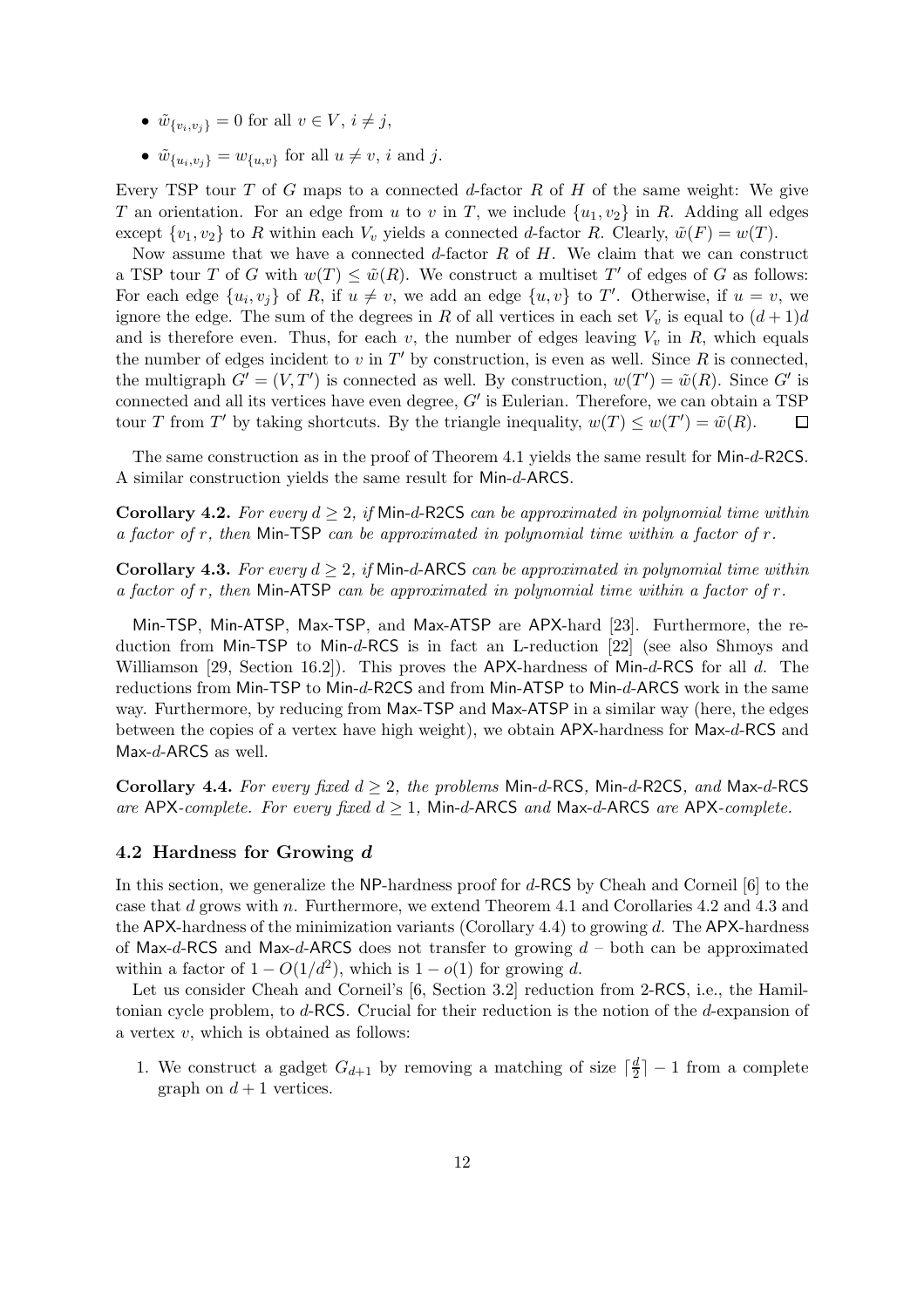2. We connect each vertex whose degree has been decreased by one to  $v$ .

The reduction itself takes a graph G for which we want to test if  $G \in 2$ -RCS and maps it to a graph  $R_d(G)$  as follows: For even d,  $R_d(G)$  is the graph obtained by performing a d-expansion for every vertex of G. For odd d, the graph  $R_d(G)$  is obtained by doing the following for each vertex v of G: add vertices  $u_1, u_2, \ldots, u_{d-2}$ ; connect v to  $u_1, \ldots, u_{d-2}$ ; perform a d-expansion on  $u_1, \ldots, u_{d-2}$ . We have  $G \in 2$ -RCS if and only if  $R_d(G) \in d$ -RCS.

We note that  $R_d(G)$  has  $(d+2) \cdot n$  vertices for even d and  $\Theta(d^2n)$  vertices for odd d and can easily be constructed in polynomial time since  $d < n$ .

**Theorem 4.5.** For every fixed  $\varepsilon > 0$ , there is a function  $f = \Theta(n^{1-\varepsilon})$  that maps to even integers such that f-RCS is NP-hard.

For every fixed  $\varepsilon > 0$ , there is a function  $f = \Theta(n^{\frac{1}{2}-\varepsilon})$  that maps to odd integers such that f-RCS is NP-hard.

Proof. We first present the proof for the case that we map to even integers. After that, we briefly point out the difference for odd integers.

We choose  $d = 2\lceil n^{\frac{1-\varepsilon}{\varepsilon}} \rceil$  and apply  $R = R_d(G)$ . The graph R has  $g(n) = n \cdot (2\lceil n^{\frac{1-\varepsilon}{\varepsilon}} \rceil + 2)$ vertices since d is even. We have  $g = \Theta(n^{1/\varepsilon})$ . Now we determine f: we require  $f(g(n)) = d$  $2\lceil n^{\frac{1-\varepsilon}{\varepsilon}}\rceil$ . This can be achieved because  $g = \omega(n)$  is an injective function.

Expressed as a function of g, we have  $d = \Theta(g(n)^{1-\epsilon})$ . For natural numbers that are not images of g, we interpolate f to maintain the growth bound. Thus,  $f(n) = \Theta(n^{1-\epsilon})$ .

Let us now point out the differences for functions  $f$  mapping to odd integers. In this case, since the reduction for d maps to graphs of size  $\Theta(d^2n)$ , we have to choose  $d = \Theta(n^{\frac{1-\varepsilon}{2\varepsilon-1}})$ . This, however, works only up to  $\varepsilon > 1/2$  or functions up to  $n^{\frac{1}{2}-\varepsilon}$ .  $\Box$ 

In the same way as the NP-completeness, the inapproximability can be transferred. The reduction creates graphs of size  $(d + 1) \cdot n$ . The construction is the same as in Section 4.1, and the proof follows the line of the proof of Theorem 4.5. Here, however, we do not have to distinguish between odd and even d for the symmetric variant, as the reduction in Section 4.1 is the same for both cases.

**Theorem 4.6.** For every fixed  $\varepsilon > 0$ , there is a function  $f = \Theta(n^{1-\varepsilon})$  such that Min-f-RCS and Min-f-R2CS are APX-hard and cannot be approximated better than Min-TSP.

For every fixed  $\varepsilon > 0$ , there is a function  $f = \Theta(n^{1-\varepsilon})$  such that Min-f-ARCS is APX-hard and cannot be approximated better than Min-ATSP.

## 5 Further Algorithms

## 5.1 2-Approximation for  $d \geq n/3$

If  $d \geq n/3$ , then we easily get a better approximation algorithm for Min-d-R2CS and Min-d-RCS. In this case, d-F consists either of a single component – then we are done – or of two components  $C_1$  and  $C_2$  with  $C_i = (V_i, E_i)$ . In the latter case, we proceed as follows: first, find the lightest edge  $e = \{u, v\}$  with  $u \in V_1$  and  $v \in V_2$ . Second, choose any edges  $\{u, u'\} \in E_1$  and  $\{v, v'\} \in E_2$ . Third, remove  $\{u, u'\}$  and  $\{v, v'\}$  and add  $\{u, v\}$  and  $\{u', v'\}$ . The increase in weight is at most  $2 \cdot w({u, v})$  by the triangle inequality.

The resulting graph is clearly d-regular. It is connected since  $C_1$  and  $C_2$  are 2-edge-connected: they both consist of at most  $\frac{2n}{3} - 1$  vertices and are d-regular with  $d \geq n/3$ . Thus, they are even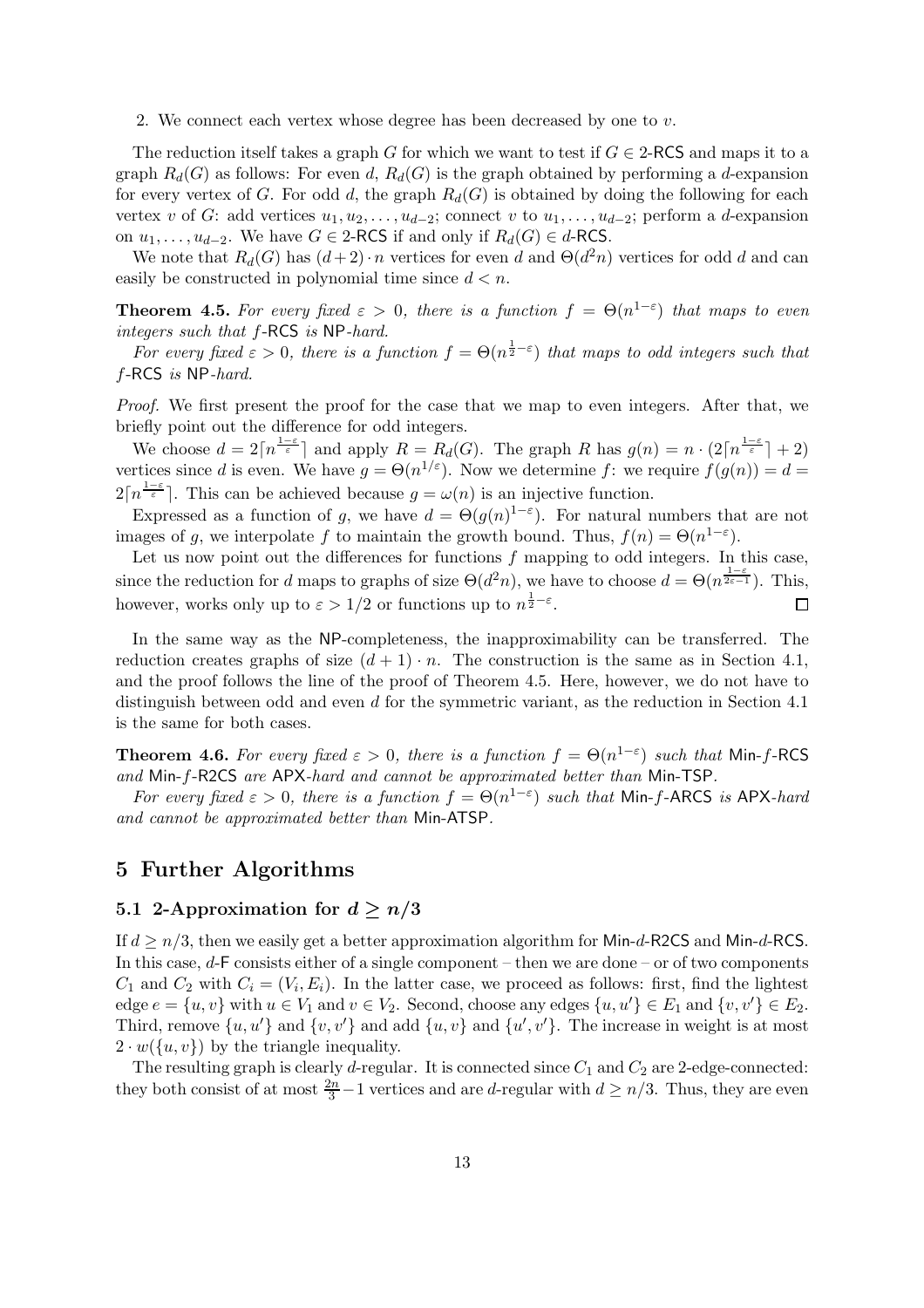Hamiltonian by Dirac's theorem [28]. Furthermore, any connected d-regular graph must have at least two edges connecting  $V_1$  and  $V_2$ : If d is even, then this follows by 2-edge-connectedness. If d is odd, then  $|V_1|$  and  $|V_2|$  are even and, thus, an even number of edges must leave either of them. Thus,  $w(\lbrace u, v \rbrace) \leq \frac{1}{2}$  $\frac{1}{2} \cdot w(d\text{-RCS})$ . Since we add at most  $2 \cdot w(\lbrace u, v \rbrace)$  and also have  $w(d-F) \leq w(d-RCS)$ , we obtain the following theorem.

**Theorem 5.1.** For  $d \ge n/3$ , there is a polynomial-time 2-approximation for Min-d-RCS.

#### 5.2 Decision Problem for  $d = \lceil \frac{n}{2} \rceil$  $\frac{n}{2}\rceil-1$

For  $d \geq n/2$ , any d-factor is immediately connected and also the minimization variant can be solved efficiently. In this section, we slightly extend this to the case of  $d \geq \frac{n}{2} - 1$ .

We assume that the input graph G is connected. To show that the case  $d = \lceil \frac{n}{2} \rceil$  $\frac{n}{2}$ ] – 1 is in P, we compute a  $d$ -factor. If none exists or we obtain a connected  $d$ -factor, then we are done. Otherwise, we have a d-factor consisting of two components  $C_1$  and  $C_2$  which are both cliques of size  $n/2$ . If G contains a cut vertex, say,  $u \in C_1$ , then this is the only vertex with neighbors in  $C_2$ . In this case, G does not contain a connected d-factor. If G does not contain a cut vertex, there are two disjoint edges  $e = \{u, v\}$ ,  $e' = \{u', v'\}$  with  $u, u' \in C_1$  and  $v, v' \in C_2$ . Adding e and e' and removing  $\{u, u'\}$  and  $\{v, v'\}$  yields a connected d-factor.

**Theorem 5.2.** d-RCS is in P for every d with  $d \geq \frac{n}{2} - 1$ .

#### 5.3 Approximating Max-d-ARCS

The approximation algorithm for Max-d-RCS [2] can easily be adapted to work for Max-d-ARCS: We compute a directed d-factor of maximum weight. Any component consists of at least  $d+1$ vertices, thus at least  $d \cdot (d+1)$  arcs. We remove the lightest arc of every component and connect the resulting (still at least weakly connected) components arbitrarily to obtain a connected dfactor. Since we have removed at most a  $\frac{1}{d\cdot(d+1)}$ -fraction of the weight, we obtain the following result.

**Theorem 5.3.** For every d, Max-d-ARCS can be approximated within a factor of  $1 - \frac{1}{d \cdot (d+1)}$ .

## 6 Open Problems

An obvious open problem is to improve the approximation ratios. Apart from this, let us mention two open problems: First, is it possible to achieve constant factor approximations for minimum-weight k-edge-connected or k-vertex-connected d-regular graphs? Without the regularity requirement, the problem of computing minimum-weight k-edge-connected graphs can be approximated within a factor of 2 [18] and the problem of computing minimum-weight k-vertex-connected graphs can be approximated within a factor of  $2 + 2 \cdot \frac{k-1}{n}$  $\frac{-1}{n}$  for metric instances [16] and still within a factor of  $O(\log k)$  if the instances are not required to satisfy the triangle inequality [7]. We refer to Khuller and Raghavachari [17] for a concise survey.

Second, we have seen that  $(\lceil \frac{n}{2} \rceil)$  $\frac{n}{2}$ ] – 1)-RCS  $\in$  P, but we do not know if Min-( $\lceil \frac{n}{2} \rceil$  $\frac{n}{2}$ ] – 1)-RCS can be solved in polynomial time as well. In addition, we conjecture that also  $\left(\frac{n}{2}\right)$  $\frac{n}{2}\rceil - k$ )-RCS is in P for any constant k.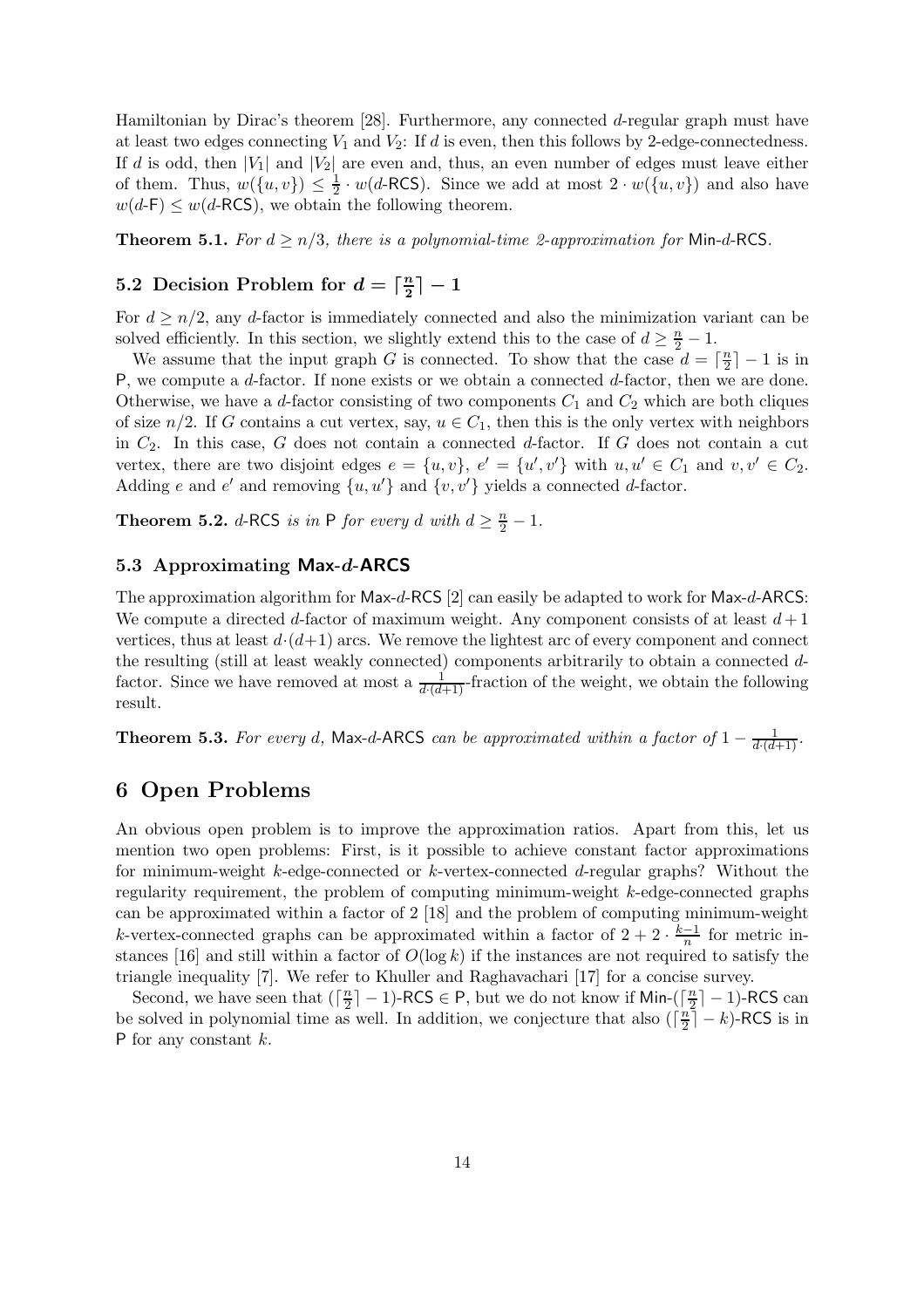## References

- [1] Arash Asadpour, Michel X. Goemans, Aleksander Madry, Shayan Oveis Gharan, and Amin Saberi. An  $O(\log n/\log \log n)$ -approximation algorithm for the asymmetric traveling salesman problem. In Proc. of the 21st Ann. ACM-SIAM Symp. on Discrete Algorithms (SODA), pages 379–389. SIAM, 2010.
- [2] Alexey E. Baburin and Edward Kh. Gimadi. Approximation algorithms for finding a maximum-weight spanning connected subgraph with given vertex degrees. In Operations Research Proceedings 2004, pages 343–351, 2005.
- [3] Alexey E. Baburin and Edward Kh. Gimadi. Polynomial algorithms for some hard problems of finding connected spanning subgraphs of extreme total edge weight. In Operations Research Proceedings 2006, pages 215–220, 2007.
- [4] Alexey E. Baburin and Edward Kh. Gimadi. An approximation algorithm for finding a d-regular spanning connected subgraph of maximum weight in a complete graph with random weights of edges. Journal of Applied and Industrial Mathematics, 2(2):155–166, 2008.
- [5] Yuk Hei Chan, Wai Shing Fung, Lap Chi Lau, and Chun Kong Yung. Degree bounded network design with metric costs. SIAM Journal on Computing, 40(4):953–980, 2011.
- [6] F. Cheah and Derek G. Corneil. The complexity of regular subgraph recognition. Discrete Applied Mathematics, 27(1-2):59–68, 1990.
- [7] Joseph Cheriyan, Santosh Vempala, and Adrian Vetta. An approximation algorithm for the minimum-cost  $k$ -vertex connected subgraph.  $SIAM$  Journal on Computing, 32(4):1050–1055, 2003.
- [8] Jack Edmonds. Maximum matching and a polyhedron with 0,1-vertices. Journal of Research of the National Bureau of Standards, 69B(1–2):125–130, 1965.
- [9] Bruno Escoffier, Laurent Gourvès, and Jérôme Monnot. Complexity and approximation results for the connected vertex cover problem in graphs and hypergraphs. Journal of Discrete Algorithms, 8(1):36–49, 2010.
- [10] Uriel Feige and Mohit Singh. Improved approximation ratios for traveling salesperson tours and paths in directed graphs. In Proc. of the 10th Int. Workshop on Approximation Algorithms for Combinatorial Optimization Problems (APPROX), volume 4627 of Lecture Notes in Computer Science, pages 104–118. Springer, 2007.
- [11] M. L. Fisher, G. L. Nemhauser, and L. A. Wolsey. An analysis of approximation for finding a maximum weight Hamiltonian cycle. Operations Research, 27(4):799–809, 1979.
- [12] Michael R. Garey and David S. Johnson. Computers and Intractability: A Guide to the Theory of NP-Completeness. W. H. Freeman and Company, 1979.
- [13] Edward Kh. Gimadi and A. I. Serdyukov. A problem of finding the maximal spanning connected subgraph with given vertex degrees. In Operations Reserach Proceedings 2000, pages 55–59. Springer, 2001.